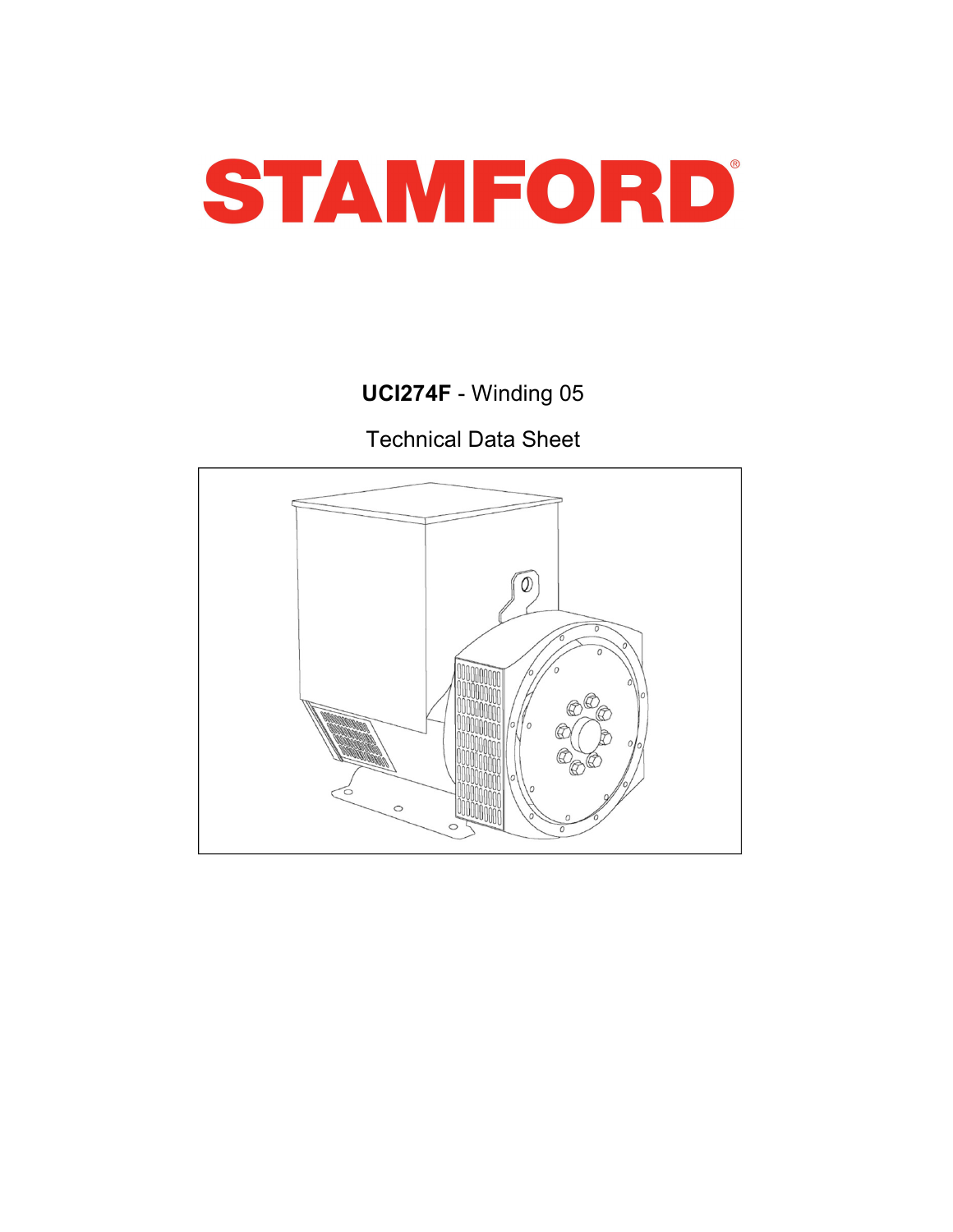

### SPECIFICATIONS & OPTIONS

**STANDARDS STANDARDS STANDARDS STANDARDS EXAMPLE BOX Stamford industrial generators meet the requirements of STANDARD STANDARD FORM** 

request.

**SPECIFICATIONS & OPTIONS<br>
STANDARDS**<br>
STANDARDS<br>
STANDARDS<br>
STANDARDS<br>
STANDARDS<br>
STANDARDS<br>
STANDARDS<br>
STANDARDS<br>
STANDARDS<br>
STANDARDS<br>
STANDARDS<br>
STANDARDS<br>
STANDARDS<br>
STANDARDS<br>
STANDARDS<br>
STANDARDS<br>
STANDARDS<br>
STANDAR **UCI274F**<br>
STANDARDS<br>
STANDARDS<br>
STANDARDS<br>
STANDARDS<br>
STANDARDS<br>
STANDARDS<br>
STANDARDS<br>
STANDARDS<br>
STANDARDS<br>
STANDARDS<br>
STANDARDS<br>
STANDARDS<br>
STANDARDS<br>
STANDARDS<br>
STANDARDS<br>
STANDARDS<br>
STANDARDS<br>
STANDARDS<br>
STANDARDS<br>
ST **STANDARDS**<br> **STANDARDS**<br>
STANDARDS<br>
STANDARDS<br>
SEEREMINAL BOX<br>
SEEREMINAL BOX<br>
SEEREMINAL BOX<br>
SEEREMINAL BOX<br>
SEEREMINAL BOX<br>
INCRIA MG1-32, EC34, CSA C222-202-202, OUO, AS1359.<br>
International standards such as BS5000, V **STANDARDS**<br>
STANDARDS<br>
STANDARDS<br>
STANDARDS<br>
STANDARDS<br>
SEN 100034 and the relevant energies meet the requirements of<br>
ERMINALS & TERMINALS ATERMINAL BOX<br>
SEN 00034 and the relevant section of other Dedicated Single Phas Official statistical diversion of the Considered Chinais (in the Considered Chinais (in the AVR and provides an<br>equation AVR . OBSOLETES<br>
STAGO AVR . OBSOLETES<br>
STAGO AVR . OBSOLETES<br>
STAGO AVR . OBSOLETES<br>
STAGO AVR . OBS

EVAL THE REGULATORS control environment with a some served of version and year is the solution of the Stamford Control environmentally between the solution of the Stamford Control environmentally between the solution of th VOLTAGE REGULATORS<br>
SHAFT & KEYS<br>
SKAFT & KEYS<br>
SKAFT & KEYS<br>
SKAFT & KEYS<br>
With this self excited control system the main stator<br>
NVIII this self excited control system. The main stator<br>
NVIII this self excited control sy **SHAFT & KEYS**<br>
SMAPT & REFORMATIVE STATE SHAFT & REFORMATIVE TO THE CHAIR CONSULTS (With this aff excited control and particle of the pearlier of the main extent of the main state of the main state of the main state of t SYARO ARX - OSSOLETE (SYARID ART - The Note that the Syaristics of Constant in the Syaristics of constant in the source of constant in the constant of the source of constant in the basis of constant in the source of consta With this edf existent control system the main stator All generator rotos are dynamically balanced to better<br>the most particular subsequence of the main external in the most positive to the most properties that the most po angles provide to the main the main the main results of the main results are filed to the main results and the main results are not the main results and the main results are the main results and the main results of the mai surface and The action resolution of the method of the system of the system of the system of the system state in the system state in the system state in the system state in the system surface in the system of the system o the AS440 MW. The sustained with the sustained over the sustained over the sustained over the secient role of the main of the sustained over-external or the sustained of the sustained of the secienties of the secondary of the machine that we controll the standard operation and the machine after the machine phase for the machine state of the machine state of the machine state of the machine state of the machine state of the machine state of The RMS provides into the main state of the main engine into the contribution of the main state in the control of the main state in the system of the main state in the system of the main state in the system of the main sta procedure to be a single recoveration in the minimal contents in the minimal of the minimal of the minimal operator in a single by short circuit of the particular required to the high behaviour of the single step. The mini or example, by snot curricular<br> **EXAMO ARD**<br> **EXAMO PROCESSES designed specifically by<br>
ASAMO ARVE SHE-SCRIED system the main stator provides steregth required for state which is all AVR to the exciter state. The high endu** ASSAN AVRS - STANDARIO the most simulate provides are easily accounted by the excellent and the AVRs complex with the most social the most social that the most social the social theoretical the most social the social theo **AS440 with STMW14601** entropies of the MX341 with the MX3 constrained the MX341 with the MX341 with the MX341 with the MX341 with the MX341 with the MX341 with the MX341 with the MX341 with the MX341 with the MX341 with With this self-scotted system the main state provides<br>
we were the protocoles specifically controlled the main state provides<br>
built-in and built-in and short controlled built-<br>
built-in and built-in and built-in and buil Event was the AVR to the externe state. The high<br>
and the AVR and the AVR censure positive<br>
and the average of manufalle production procedures<br>
the exciter rotor output is fed to the mann rotor through a<br>
Energiese functio build how for the min columb and the periodic of the minimal content and the periodic production procedures are the content of the resolution of the resolution of the content of the content of the content of the content of three-hase full-wave broadge recitine. The receiver is earwing a clustery associates to the method of the content of the content of the CF-brane and CF-brane are wound to 2/3 pitch. The AS440 will ampend to your current Ta

seconds.<br>An engine relief load acceptance feature can enable full

protected by a sumple summation of the matter of the control of the striplen control of the matter of the matter of the matter of the matter of the matter of the matter of the matter of the matter of the matter of the matt for example, by short cricular or the Architecture paralleling, the stated voltage regulation may not be maintained in the optimum designation of the optimum of the optimum designation of the optimum designation of the opt The AS440 will suspect a range of electronic accessors,<br>
The AS440 will suspect a method of non-linear constrained by the 2/3 pitch in the 2/3 pitch in the 2/3 pitch in the 2/3 pitch in the 2/3 pitch in the 2/3 pitch in th moluting a "drop" Current Transformer (CT) to permit measure one will also consider the main terms of the standy-state voltage<br>parallel operators with other as generators.<br> **MX341 AW** This sophisticated AVR is incorporated parallel operation with other acceptators.<br>
WASHA AVE<br>
INDEX winding consideration of the Stamford Construction of the Stamford of the Stamford of New York in the solution<br>
This application of FRAG is incorporated into the M2324 AMP is incorporated into the Stambon of the Concert CoU. As the time search of the Stambon of the Stambon of the Stambon of the Stambon of the Stambon of the Stambon of the Stambon of detection paper and those the pr **MX321 AVR**<br> **MRATA AVR is increased this the Starting Constant and the Constant and Constant and Constant and Constant and Constant and Constant and Constant and Constant and Constant and Constant and Constant and Constan** This cophisticated AVR is incorporated into the Stanford<br>preminent Magnet Generatio (PKK) contride system.<br>
The Terminant Magnet Generatio (PKK) contride system.<br>
The main excited interpretation problem and the reductions Formannet Magnet Generator (PMG) contributes velocity of the rest and the product and dependent of the rest and the constant excited on pole of constant excited on pole of constant excited on pole of dependent excited by a

**STAMFORD**<br>
STANDARDS<br>
STANDARDS<br>
STANDARDS<br>
STANDARDS<br>
STANDARDS<br>
SEEN INCLUSE A CONTIONS & OPTIONS<br>
SEEN INALS & TERMINAL BOX<br>
NEMA MG1-32, IEG34, CSA C22.2-100, AS1359.<br>
MEMA MG1-32, IEG34, CSA C22.2-100, AS1359.<br>
ONE s **UCI274F**<br> **SPECIFICATIONS & OPTIONS**<br>
STAMPORD<br>
STAMPORD<br>
STAMPORD<br>
STAMPORD<br>
STAMPORD<br>
STAMPORD<br>
INSERVENT SOME ON THE RESSONOO, VDE 0530, the relevant section of other<br>
International standards such as BS5000, VDE 0530,<br> **ICI274F**<br> **STANDARDS**<br>
STANDARDS<br>
STANDARDS<br>
STANDARDS<br>
SERIGION INTERMINALS & TERMINALS AS TERMINALS AND SAME ON SURFAINING THE CONSULTER AND ASSES EN 60034 and the relevant section of other Dedicated Single Phase windin **UCI274F**<br>
SPECIFICATIONS & OPTIONS<br>
STANDARDS<br>
SEN 60034 and the relevant section of other<br>
DES EN 60034 and the relevant section of other<br>
International standards such as BSS500, VDE 0530, the terminals, which are mounte **UCI274F**<br> **STAMFORD**<br>
STAMPARDS<br>
STAMPARDS<br>
STAMPARDS<br>
STAMPARDS<br>
SEEN 60034 and the relevant section of other predicated Single Phase windings have 4 ends brought out<br>
International standards such as BS5000, VDE 0530, to **UCI274F**<br> **STAMPORD**<br>
STAMPADS<br>
SIMPORDIS SALE SPECIFICATIONS & OPTIONS<br>
SIMPORD ASSENT ON THE SEVIDENCE SERVINALS A TERMINAL BOX<br>
AS EN COD 34 and the relevant section of other policideals Single Phase windings have 4 e **STAMPORD**<br>
STAMPADS<br>
STAMPADS<br>
SURANDARDS<br>
SURANDARDS SURANDER SURANDER SURANDER SURANDER SURANDER SURANDER SURANDER SURANDER SURANDER SURANDER SURANDER SURANDER INTERNATION (INTERNATION INTERNATION CONTRACT A SHOP of the **UCI274F STAMFORD**<br>
STAMBADS<br>
STAMBALS & CPTIONS<br>
Simmord Industrial generators meet the requirements of<br>
BSTEN (0034 and the relevant section of other Dedicated Single Phase windings have 4 ends brought out<br>
Signe EN ( **UCI274F STAMPORD**<br>
STAMPADS<br>
STAMPADS<br>
SIGNING THE SECTIONS AS OPTIONS<br>
SIGNING INSTRUMENT CONTINUALS ATERMINAL BOX<br>
SIGN and the relevant assign to the transitional standards such as BS5000, VDE 0530, to the terminals, **UCI274F STAMFORD**<br>
STANDARDS<br>
STANDARDS STANDARDS STANDARDS AS OPTIONS AS OPTIONS AS TERMINAL BOX<br>
DISTRIBITED INTO THE TRANSPORTED TO THE MAIN CONSULTED THE MAIN CONSULTED THE MAIN CONSULTED INTO THE MAIN RESERVE TO A **UCI274F**<br>
STANDARDS<br>
STANDARDS<br>
STANDARDS<br>
STANDARDS<br>
SIGNIFICATIONS AS OPTIONS<br>
SIGN three fellows and the requirements of<br>
BS TANDARDS<br>
SIGN and the relevant section of their Decision and the rectifier<br>
infinitental st **STAMFORD**<br>
STANDARDS<br>
STANDARDS<br>
STANDARDS SATES TO SOCIET CATIONS & OPTIONS<br>
STANDARDS<br>
IS EN 50034 and the neilsvards research set the regular of the Persical Single Phase windings have 4 ends brought out<br>
International **STAMPO**<br>
SPECIFICATIONS & OPTIONS<br>
STANDARDS<br>
STANDARDS<br>
SEEN ANDARDS<br>
SEEN ANDARDS<br>
SEEN 60034 and the relevant decision of other Dedicated Single Prate windings have 4 ends broughter<br>
NEMNALS & TERMINAL BOX<br>
NEMA MG1-32 **UCI274F**<br>
STANDARDS<br>
STERMINALS ATERMINALS ATERMINALS AREA INDUSTRIBUTED THE STATISTIC CONDUCT THE SELF CONDUCT THE SELF EXCITED AND SELF AND 135 SERVIT AND SELF AND 135 SERVIT AND SELF AND 135 SERVIT AND 100000000000000 **STAMPORD**<br>
SPECIFICATIONS & OPTIONS<br>
Stamford industrial generators meet the requirements of<br>
Stamford industrial generators meet the requirements of<br>
Stamford industrial generators meet the requirements of<br>
Stamford ind **EFAINDARDS STANDARDS SET THE CONSULTER THE SET THE STANDARD SET THE STANDARD SET THE INTERNATION CONSULTER THE SET THE INTERNATION CONSULTER THE SET THE SET THE STANDARD CONSULTER THE STANDARD CONSULTER THE SET THE STAND STANDARDS**<br>
STANDARDS<br>
STANDARDS<br>
STANDARDS<br>
STANDARDS<br>
STERMINALS & TERMINALS & TERMINALS ATERMINALS ATERMINALS ARE<br>
Intermational standards and the relevant section of other<br>
Instandards and the relevant section of othe **STANDARDS**<br>
Stamford industrial generators meet the requirements of<br>
Stamford industrial generators meet the requirements of<br>
Scheduled Single Phase windings have 4 ends brought out<br>
Stamford industrial decreases and cer STANDARDS<br>
STANDARDS<br>
STANDARDS<br>
STANDARDS<br>
STANDARDS<br>
ISS. THE ROSS can be relevant section of other Dedicated Single Phase windings have 4 ends brought out<br>
Intervantional standards such as BS5005. VDE 0530, to the termi **STAMINALS & TERMINALS & TERMINALS & TERMINALS & TERMINALS & TERMINAL BOX<br>
Shamford insulting in the relations for deterministing a phase winding that the relations and the relations of other Paulisian Similar the minimal** Show the mission are the requirements of the community of the mission and the relation of the CHAT ANSIDE Phase windings have 4 ends brought out-<br>Short control of the state of the relation of order the control of the Decir Be The Research end the AVR to the excited accessories, the centroid in the State of the State of electronic accessories, the centroid in the State of electronic access the electronic accessories. CDM states and the state international value and the section of the section of the section of the section of the section of the section of the section of the section of the section of the section of the section of the section of the AVE and provid **STAMFORD**<br> **STAMFORD**<br> **STAMFORD**<br> **Dedicated Single Phase windings have 4 ends brought out**<br>
to the terminals, which are mounted on a cover at the non-<br>
drive end of the generator. A sheet steel terminal box<br>
contains th **STAMFORD**<br>
STAMFORD<br>
TERMINALS & TERMINAL BOX<br>
Dedicated Single Phase windings have 4 ends brought out<br>
to the terminals, which are mounted on a cover at the non-<br>
drive end of the generator. A sheet steel terminal box<br>
c **STAMFORD**<br>**STAMFORD**<br>TERMINALS & TERMINAL BOX<br>Dedicated Single Phase windings have 4 ends brought out<br>to the terminals, which are mounted on a cover at the non-<br>drive end of the generator. A sheet steel terminal box<br>cunta **STAMFORD**<br> **STAMFORD**<br> **STAMFORD**<br> **Dedicated Single Phase windings have 4 ends brought out**<br>
to the terminals, which are mounted on a cover at the non-<br>
drive end of the generator. A sheet steel terminal box<br>
contains th **CONTRIGE STAMFORD**<br>
SCOPTIONS<br>
Dedicated Single Phase windings have 4 ends brought out<br>
both the terminals, which are mounted on a cover at the non-<br>
drive end of the generator. A sheet steel terminal box<br>
contains the A **CONTRIGE STAMFORD**<br>
SECUSE SERVINAL BOX<br>
Dedicated Single Phase windings have 4 ends brought out<br>
both the terminals, which are mounted on a cover at the non-<br>
drive end of the generator. A sheet steel terminal box<br>
cont **STAMFORD**<br> **STAMFORD**<br> **STAMFORD**<br> **TERMINALS & TERMINAL BOX**<br>
Dedicated Single Phase windings have 4 ends brought out<br>
to the terminals, which are mounted on a cover at the non-<br>
drive end of the generator. A sheet steel **STAMFORD**<br>
S & OPTIONS<br>
TERMINALS & TERMINAL BOX<br>
Dedicated Single Phase windings have 4 ends brought out<br>
to the terminals, which are mounted on a cover at the non-<br>
drive end of the generator. A sheet steel terminal box **STAMFORD**<br>
S & OPTIONS<br>
Dedicated Single Phase windings have 4 ends brought out<br>
to the terminals, which are mounted on a cover at the non-<br>
drive end of the generator. A sheet steel terminal box<br>
contains the AVR and pro **STAMFORD**<br>
STAMFORD<br>
STAMINAL SA TERMINAL BOX<br>
Dedicated Single Phase windings have 4 ends brought out<br>
to the terminals, which are mounted on a cover at the non-<br>
drive end of the generator. A sheet steel terminal box<br>
c **STAMFORD**<br>
SEX & OPTIONS<br>
Dedicated Single Phase windings have 4 ends brought out<br>
to the terminals, which are mounted on a cover at the non-<br>
drive end of the generator. A sheet steel terminal box<br>
contains the AVR and p **STAMFORD**<br> **SS & OPTIONS**<br> **SS & OPTIONS**<br> **DEREMINAL BOX**<br> **DEREMINAL BOX**<br> **DEREMINAL BOX**<br> **EXEMPLE TO A SUBMAL BOX**<br> **EXEMPLE TO A SUBMAL BOX**<br> **CONDIST BOX**<br> **CONDIST BOX**<br> **CONDIST BOX**<br> **CONDIST BOX**<br> **CONDIST BOX STAMFORD**<br> **STAMFORD**<br> **STAMFORD**<br> **DESCRIPS ARE THERMINAL BOX**<br>
Dedicated Single Phase windings have 4 ends brought out<br>
to the terminals, which are mounted on a cover at the non-<br>
diverse end of the generator. A sheet s **STAMFORD**<br>
S & OPTIONS<br>
TERMINALS & TERMINAL BOX<br>
Dedicated Single Phase windings have 4 ends brought out<br>
to the terminals, which are mounted on a cover at the non-<br>
contains the AVR and provides ample space for the<br>
con **TAL STAMFORD**<br> **STAMFORD**<br> **STAMFORD**<br> **STAMFORD**<br> **DESCRIBITED PROFORMAL BOX**<br> **DESCRIBITED PROFORMAL SCRIP TO A SET AND A CONDITED ANCH ARE SCRIB TO A CONDITED AND CONDITED SURFORMALL SURFORMALL SURFORMALL SURFORMALL ST STAMFORD**<br>
STAMFORD<br>
STAMFORD<br>
Dedicated Single Phase windings have 4 ends brought out<br>
be the terminals, which are mounted on a cover at the non-<br>
contains the AVR and provides ample space for the<br>
contains the AVR and p **SECUTE ASSEMANT CONSTRANT CONSTRANT CONSTRANT CONSTRANT CONSTRANT CONSTRANT DESCRIPTIONS**<br>
Dedicated Single Phase windings have 4 ends brought out to the terminals, which are mounted on a cover at the non-<br>
contains the A **TERMINALS & TERMINAL BOX**<br>
Dedicated Single Phase windings have 4 ends brought out<br>
to the terminals, which are mounted on a cover at the non-<br>
drive end of the generator. A sheet steel terminal box<br>
contains the AVR and **TERMINAL S & TERMINAL BOX**<br>
Dedicated Single Phase windings have 4 ends brought out<br>
to the terminals, which are mounted on a cover at the non-<br>
drive end of the generator. A sheet steel terminal box<br>
customers' wiring an **TERMINALS & TERMINAL BOX**<br>Dedicated Single Phase windings have 4 ends brought out<br>to the terminals, which are mounted on a cover at the non-<br>drive end of the generator. A sheet steel terminal box<br>contains the AVR and prov Dedicated Single Phase windings have 4 ends brought out<br>to the terminals, which are mounted on a cover at the non-<br>drive end of the generator. A sheet steel terminal box<br>coutains the AVR and provides ample space for the<br>cu Dedicated Single Phase windings have 4 ends brought out<br>to the terminals, which are mounted on a cover at the non-<br>drive end of the generator. A shelt stell terminal box<br>contains the AVR and provides ample space for the<br>cu

key.

### INSULATION/IMPREGNATION

NEE NEE TON CONTROL INTERNATION CONTROL INTERNATION CONTROL INTERNATION CONTROL INTERNATION CONTROL INTERNATION CONTROL INTERNATION CONTROL INTERNATION CONTROL INTERNATION CONTROL INTERNATION CONTROL INTERNATION CONTROL IN to the terminals, which are mounted on a cover at the non-<br>drive end of the generator. A sheet steel terminal box<br>contains the AVR and provides ample space for the<br>customers' wiring and gland arrangements. It has<br>termovabl drive end of the generator. A sheet steel terminal box<br>contains the AVR and provides ample space for the<br>customers' wiring and gland arrangements. It has<br>removable panels for easy access.<br>SHAFT & KEYS<br>All generator rotors contains the AVR and provides ample space for the<br>customers' wiring and gland arrangements. It has<br>removable panels for easy access.<br>SHAFT & KEYS<br>All generator rotors are dynamically balanced to better<br>than BS6661:Part 1 G removable panels for easy access.<br>
SHAFT & KEYS<br>
All generator rotors are dynamically balanced to better<br>
than BS6861Part 1 Grade 2.5 for minimum vibration in<br>
operation. Two bearing generators are balanced with a half<br>
ey **SHAFT & KEYS**<br>All generator rotors are dynamically balanced to better<br>than BS6861:Part 1 Grade 2.5 for minimum vibration in<br>operation. Two bearing generators are balanced with a half<br>key.<br>
MSULATION/IMPREGNATION<br>
All voun than BS6861:1Part 1 Grade 2.5 tor minimum vibration in<br>the master increase are balanced with a half<br>experiments are balanced with a half<br>key.<br>INSULATION/IMPREGNATION<br>The insulation system is class 'H'.<br>NISULATION/IMPREGNAT operation. I wo bearing generators are balanced with a half<br>Ney.<br>Wey.<br>INSULATION/IMPREGNATION<br>The insulation system is class 'H'.<br>All wound components are impregnated with materials and<br>processes designed specifically to p key.<br>
INDILATION/IMPREGNATION<br>
The insulation system is class "H".<br>
The insulation system is class "H".<br>
All wound components are impregnated with materials and<br>
processes designed specifically to provide the high mechanic INSULATION/IMPREGNATION<br>The insulation system is class 'H'.<br>All wound components are impregnated with materials and<br>processes designed specifically to provide the high build<br>required for static windings and the high mechan The insulation system is class 'H'.<br>The insulation system is class 'H'.<br>All wound components are impregnated with materials and<br>processes designed specifically to provide the high build<br>required for static windings and the no insulation of year in the migridian divided the high build divided components are impegnated with materials and papirel specifically to provide the high build dequired for static windings and the high mechanical trength Frechost content of static windings and the high build<br>processes designed specifically to provide the high build<br>required for static windings and the high mechanical<br>strength required for rotating components.<br>**QUALITY ASSU** BS EN ISO 9001.<br>The stated voltage regulation may not be maintained in the preformance of dertain radio transmitted signals. Any change<br>In performance will fall within the limits of Criteria Ts' of EN<br>61000-62:2001. At no The stated voltage regulation may not be maintained in the presence of certain radio transmitted signals. Any change in performance will fall within the limits of Criteria <sup>TB</sup> of EN 61000-6-2:2001. At no their will the st The stated voltage regulation may not be maintained in the<br>presence of certain radio transmitted signals. Any change<br>in performance will fall within the limits of Criteria <sup>B</sup> of EN<br>et 000-6-2.2001. At no time will the ste in performance will fall within the limits of Criteria 'B' of EN<br>of 000-6-2/2001. At no time will the steady-state voltage<br>ergulation exceed 2%.<br>DE RATES<br>DE RATES<br>All values tabulated on page 7 are subject to the following

reductions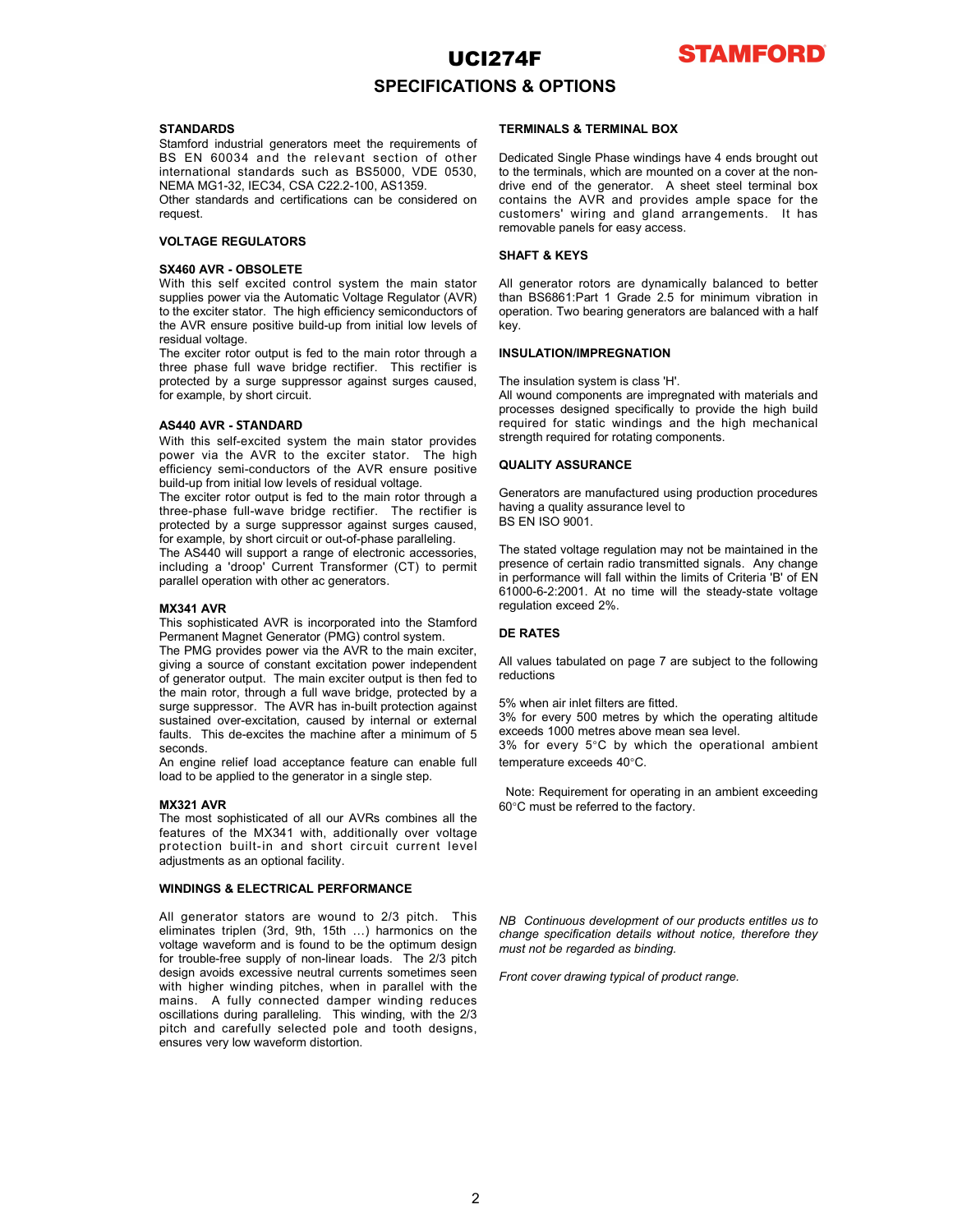

### WINDING 05

| <b>CONTROL SYSTEM</b>                                   | SEPARATELY EXCITED BY P.M.G.                                                         |                    |      |                         |      |  |  |  |
|---------------------------------------------------------|--------------------------------------------------------------------------------------|--------------------|------|-------------------------|------|--|--|--|
| A.V.R.                                                  | MX341<br>MX321                                                                       |                    |      |                         |      |  |  |  |
| <b>VOLTAGE REGULATION</b>                               | ±1%<br>± 0.5%<br>With 4% ENGINE GOVERNING                                            |                    |      |                         |      |  |  |  |
| <b>SUSTAINED SHORT CIRCUIT</b>                          | REFER TO SHORT CIRCUIT DECREMENT CURVES (page 6)                                     |                    |      |                         |      |  |  |  |
| CONTROL SYSTEM                                          | <b>SELF EXCITED</b>                                                                  |                    |      |                         |      |  |  |  |
| A.V.R.                                                  | SX460                                                                                | AS440              |      |                         |      |  |  |  |
| <b>VOLTAGE REGULATION</b>                               | ± 1.5%<br>± 1.0 %<br>With 4% ENGINE GOVERNING                                        |                    |      |                         |      |  |  |  |
| <b>SUSTAINED SHORT CIRCUIT</b>                          | SERIES 4 CONTROL DOES NOT SUSTAIN A SHORT CIRCUIT CURRENT                            |                    |      |                         |      |  |  |  |
| <b>INSULATION SYSTEM</b>                                | <b>CLASS H</b>                                                                       |                    |      |                         |      |  |  |  |
| <b>PROTECTION</b>                                       | IP <sub>23</sub>                                                                     |                    |      |                         |      |  |  |  |
| <b>RATED POWER FACTOR</b>                               | 0.8                                                                                  |                    |      |                         |      |  |  |  |
| <b>STATOR WINDING</b>                                   | SINGLE LAYER CONCENTRIC                                                              |                    |      |                         |      |  |  |  |
| WINDING PITCH                                           | <b>TWO THIRDS</b>                                                                    |                    |      |                         |      |  |  |  |
| WINDING LEADS                                           | $\overline{4}$                                                                       |                    |      |                         |      |  |  |  |
| <b>MAIN STATOR RESISTANCE</b>                           | 0.013 Ohms AT 22°C SERIES CONNECTED                                                  |                    |      |                         |      |  |  |  |
| MAIN ROTOR RESISTANCE                                   | 1.52 Ohms at 22°C                                                                    |                    |      |                         |      |  |  |  |
| <b>EXCITER STATOR RESISTANCE</b>                        | 20 Ohms at 22°C                                                                      |                    |      |                         |      |  |  |  |
| <b>EXCITER ROTOR RESISTANCE</b>                         | 0.091 Ohms PER PHASE AT 22°C                                                         |                    |      |                         |      |  |  |  |
| R.F.I. SUPPRESSION                                      | BS EN 61000-6-2 & BS EN 61000-6-4, VDE 0875G, VDE 0875N. refer to factory for others |                    |      |                         |      |  |  |  |
| <b>WAVEFORM DISTORTION</b>                              | NO LOAD < 1.5% NON-DISTORTING LINEAR LOAD < 5.0%                                     |                    |      |                         |      |  |  |  |
| <b>MAXIMUM OVERSPEED</b>                                | 2250 Rev/Min                                                                         |                    |      |                         |      |  |  |  |
| <b>BEARING DRIVE END</b>                                | BALL. 6315-2RS (ISO)                                                                 |                    |      |                         |      |  |  |  |
| <b>BEARING NON-DRIVE END</b>                            | BALL. 6310-2RS (ISO)                                                                 |                    |      |                         |      |  |  |  |
|                                                         |                                                                                      | 1 BEARING          |      | 2 BEARING               |      |  |  |  |
| <b>WEIGHT COMP. GENERATOR</b>                           |                                                                                      | 530 kg             |      | 545 kg                  |      |  |  |  |
| WEIGHT WOUND STATOR                                     |                                                                                      | 200 kg             |      | 200 kg                  |      |  |  |  |
| WEIGHT WOUND ROTOR                                      |                                                                                      | 188.67 kg          |      | 177.71 kg               |      |  |  |  |
| WR <sup>2</sup> INERTIA                                 |                                                                                      | 1.555 $kgm2$       |      | 1.5044 kgm <sup>2</sup> |      |  |  |  |
| SHIPPING WEIGHTS in a crate                             |                                                                                      | 577 kg             |      |                         |      |  |  |  |
| PACKING CRATE SIZE                                      |                                                                                      | 123 x 67 x 103(cm) |      | 123 x 67 x 103(cm)      |      |  |  |  |
| <b>TELEPHONE INTERFERENCE</b>                           | <b>THF&lt;2%</b><br><b>TIF&lt;50</b>                                                 |                    |      |                         |      |  |  |  |
| <b>COOLING AIR</b>                                      | 0.514 m <sup>3</sup> /sec 1090 cfm                                                   |                    |      |                         |      |  |  |  |
| <b>VOLTAGE SERIES</b>                                   |                                                                                      | 220                |      | 230                     | 240  |  |  |  |
| <b>VOLTAGE PARALLEL</b>                                 | 110                                                                                  |                    | 115  |                         | 120  |  |  |  |
| kVA BASE RATING FOR<br><b>REACTANCE VALUES</b>          | 110                                                                                  |                    | 110  |                         | 110  |  |  |  |
| Xd DIR. AXIS SYNCHRONOUS                                | 2.11                                                                                 |                    | 2.01 |                         | 1.93 |  |  |  |
| X'd DIR. AXIS TRANSIENT                                 | 0.17                                                                                 |                    | 0.17 |                         | 0.16 |  |  |  |
| X"d DIR. AXIS SUBTRANSIENT                              | 0.12                                                                                 |                    | 0.11 |                         | 0.11 |  |  |  |
| Xq QUAD. AXIS REACTANCE                                 | 1.30                                                                                 |                    | 1.24 |                         | 1.19 |  |  |  |
| X"q QUAD. AXIS SUBTRANSIENT                             | 0.15                                                                                 |                    | 0.15 |                         | 0.14 |  |  |  |
| XL LEAKAGE REACTANCE                                    | 0.07                                                                                 |                    | 0.06 |                         | 0.06 |  |  |  |
| X <sub>2</sub> NEGATIVE SEQUENCE                        | 0.13<br>0.13                                                                         |                    |      |                         | 0.12 |  |  |  |
| X <sub>0</sub> ZERO SEQUENCE                            | 0.08<br>0.07<br>0.07                                                                 |                    |      |                         |      |  |  |  |
| REACTANCES ARE SATURATED                                | VALUES ARE PER UNIT AT RATING AND VOLTAGE INDICATED                                  |                    |      |                         |      |  |  |  |
| T'd TRANSIENT TIME CONST.                               | 0.035 s                                                                              |                    |      |                         |      |  |  |  |
| T"d SUB-TRANSTIME CONST.<br>T'do O.C. FIELD TIME CONST. | 0.011 s<br>0.9s                                                                      |                    |      |                         |      |  |  |  |
| Ta ARMATURE TIME CONST.                                 | 0.009 s                                                                              |                    |      |                         |      |  |  |  |
| SHORT CIRCUIT RATIO                                     | 1/Xd                                                                                 |                    |      |                         |      |  |  |  |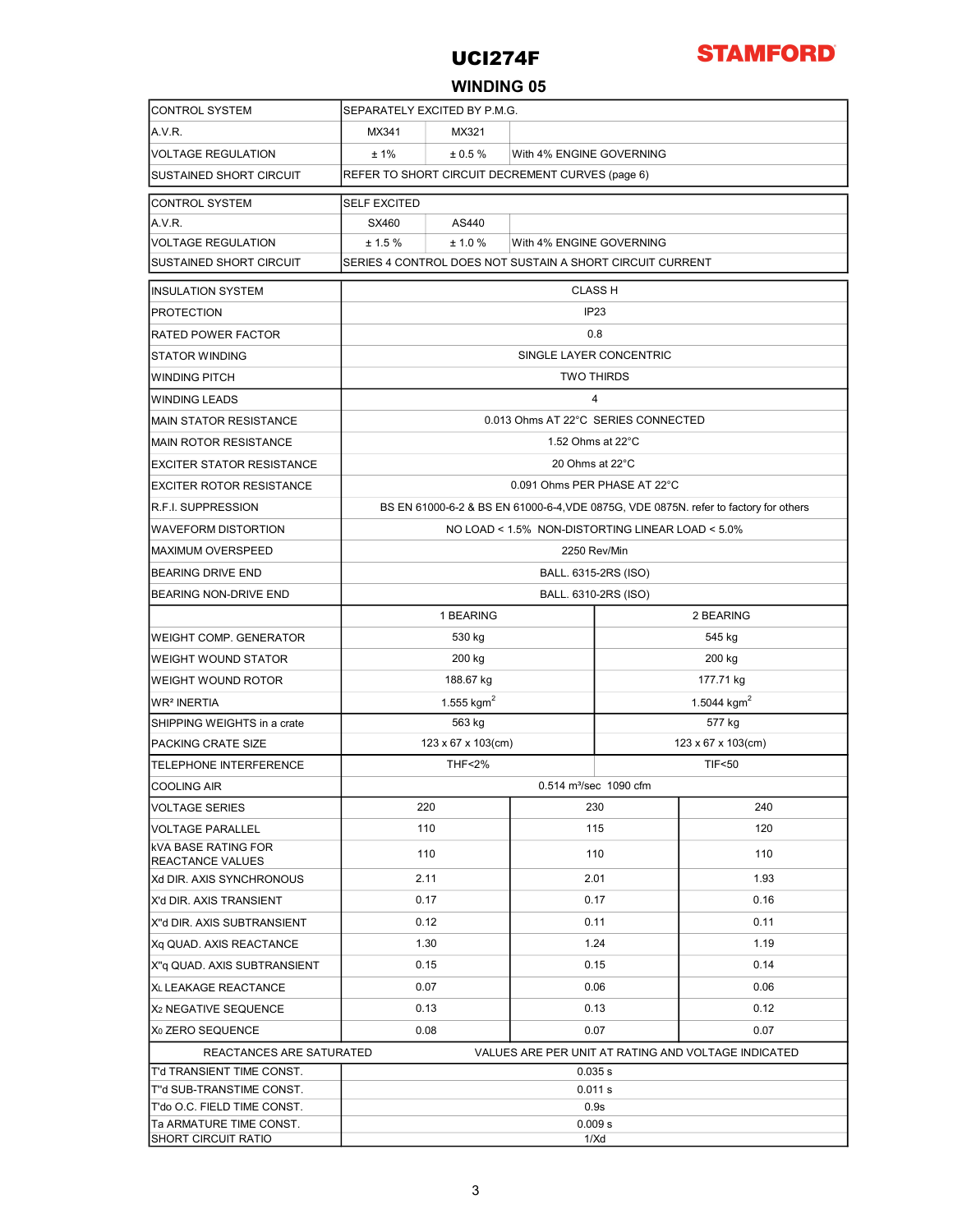

Winding 05



### SINGLE PHASE EFFICIENCY CURVES



 $0.80\,$ 

 $0.90\,$ 

 $1.00\,$ 

 $1.10\,$ **110 KVA** 

 $0.70\,$ 

83 82

 $0.20\,$ 

 $0.30$ 

 $0.40\,$ 

 $0.50\,$ 

 $0.60\,$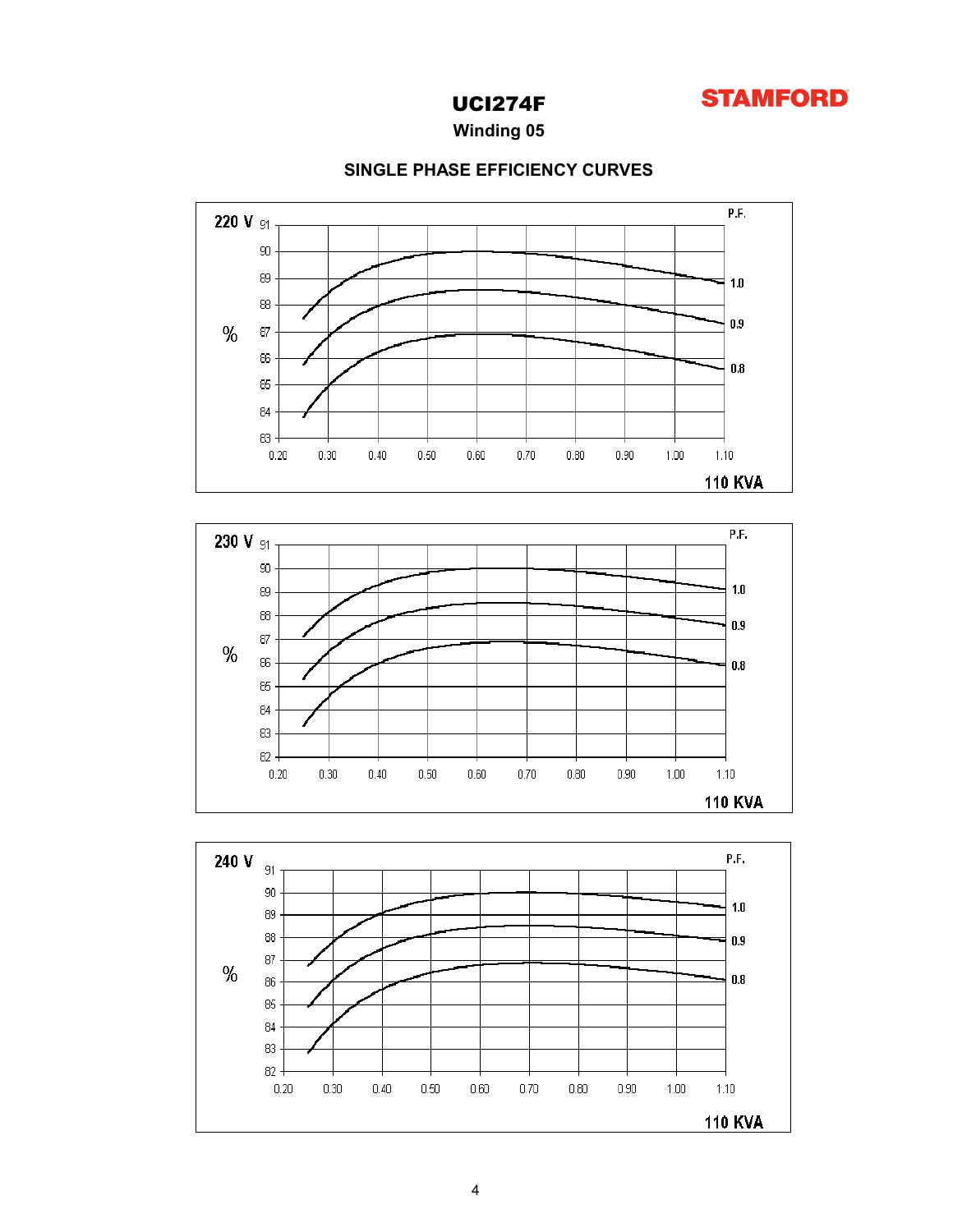

Winding 05



 $MX$ 

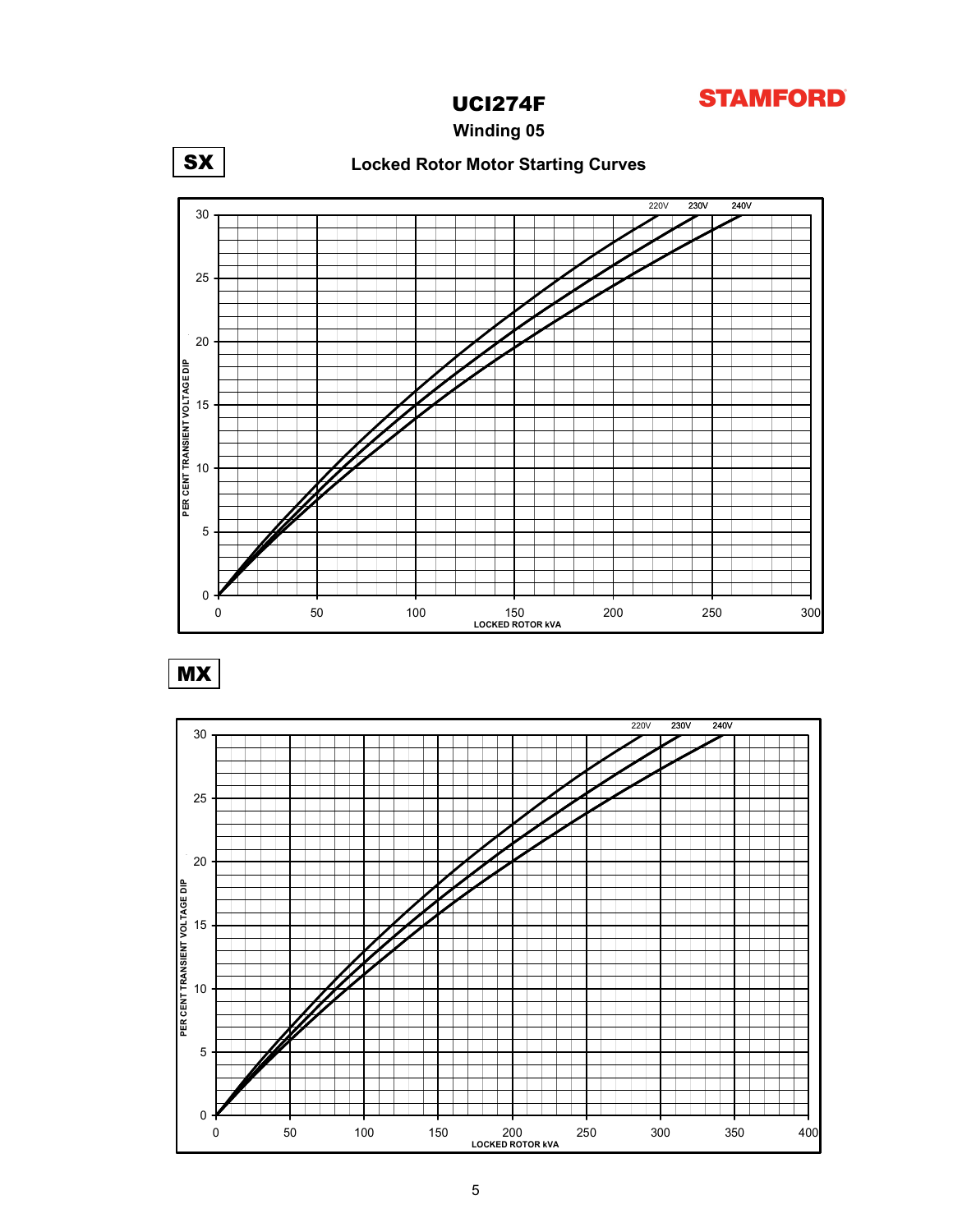

### Winding 05

## Based on series connection. Short Circuit Decrement Curve. No-load Excitation at Rated Speed



Sustained Short Circuit = 2000 Amps

Note<br>The following multiplication factors should be used to adjust the

| Voltage | Factor   |
|---------|----------|
| 220V    | $X$ 1.00 |
| 230V    | $X$ 1.05 |
| 240V    | $X$ 1.09 |

The sustained current value is constant irrespective of voltage level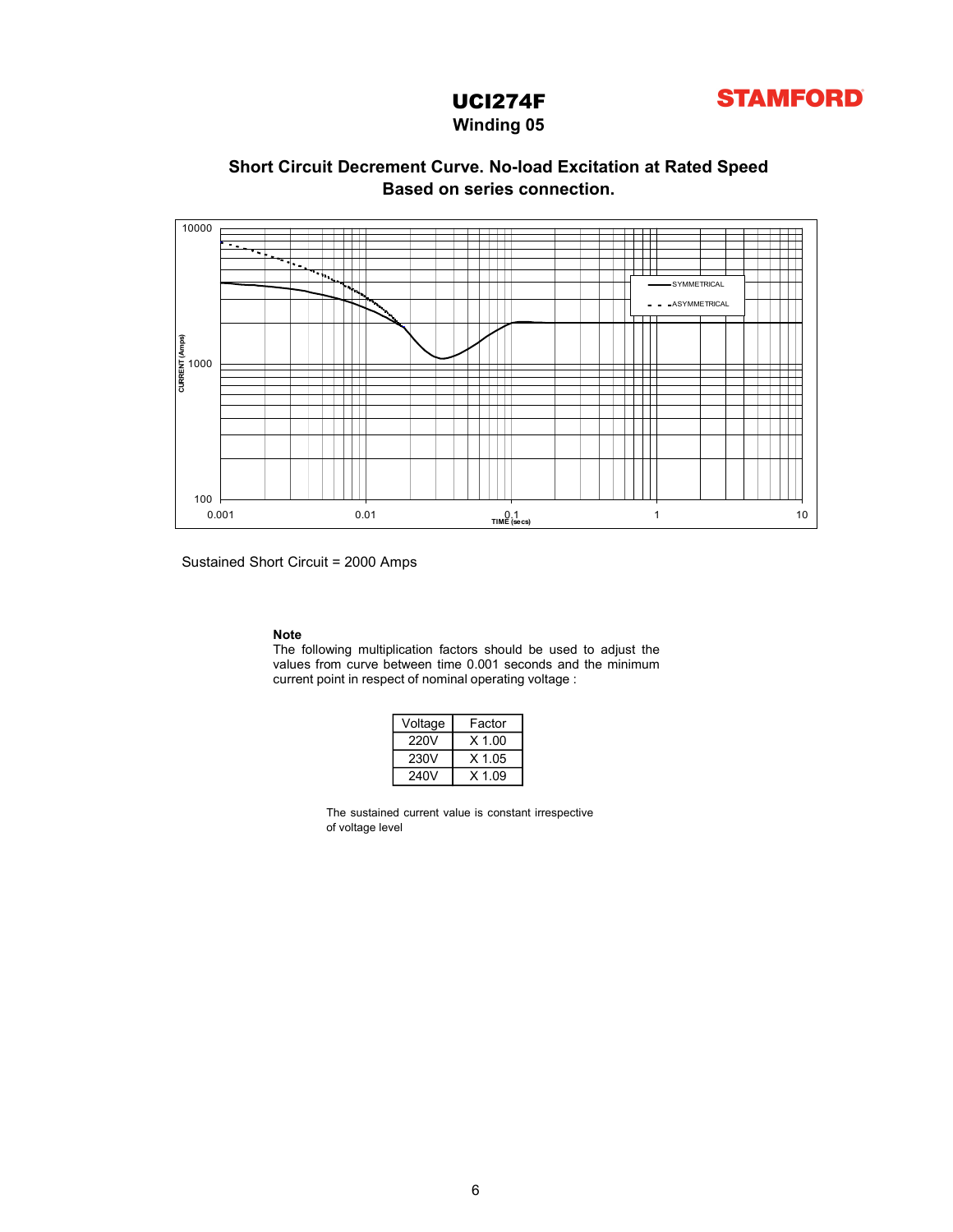# **STAMFORD**

# UCI274F

## Winding 05

# **50**Hz RATINGS

| Class - Temp Rise | Cont. F - 105/40°C |                   | Cont. H - 125/40°C |       | Cont. $F - 105/40^{\circ}$ C |         |       | Cont. H - 125/40°C |       |       |                   |         |
|-------------------|--------------------|-------------------|--------------------|-------|------------------------------|---------|-------|--------------------|-------|-------|-------------------|---------|
|                   |                    | 0.8 <sub>pf</sub> |                    |       | 0.8 <sub>pf</sub>            |         |       | 1.0 <sub>pf</sub>  |       |       | 1.0 <sub>pf</sub> |         |
| Series (V)        | 220                | 230               | 240                | 220   | 230                          | 240     | 220   | 230                | 240   | 220   | 230               | 240     |
| Parallel (V)      | 110                | 115               | 120                | 110   | 115                          | 120     | 110   | 115                | 120   | 110   | 115               | 120     |
| kVA               | 100.0              | 100.0             | 100.0              | 110.0 | 110.0                        | 110.0   | 100.0 | 100.0              | 100.0 | 110.0 | 110.0             | 110.0   |
| kW                | 80.0               | 80.0              | 80.0               | 88.0  | 88.0                         | 88.0    | 100.0 | 100.0              | 100.0 | 110.0 | 110.0             | 110.0 l |
| Efficiency (%)    | 86.3               | 86.5              | 86.6               | 86.0  | 86.2                         | 86.4    | 89.4  | 89.6               | 89.8  | 89.2  | 89.4              | 89.6    |
| kW Inputl         | 92.7               | 92.5              | 92.4               | 102.3 | 102.1                        | 101.9 L | 111.9 | 111.6              | 111.4 | 123.3 | 123.0             | 122.8 I |

Dimensional and Torsional Drawing

For dimensional and torsional information please refer to the alternator General Arrangement and rotor drawings available on our website (http://stamford-avk.com/)